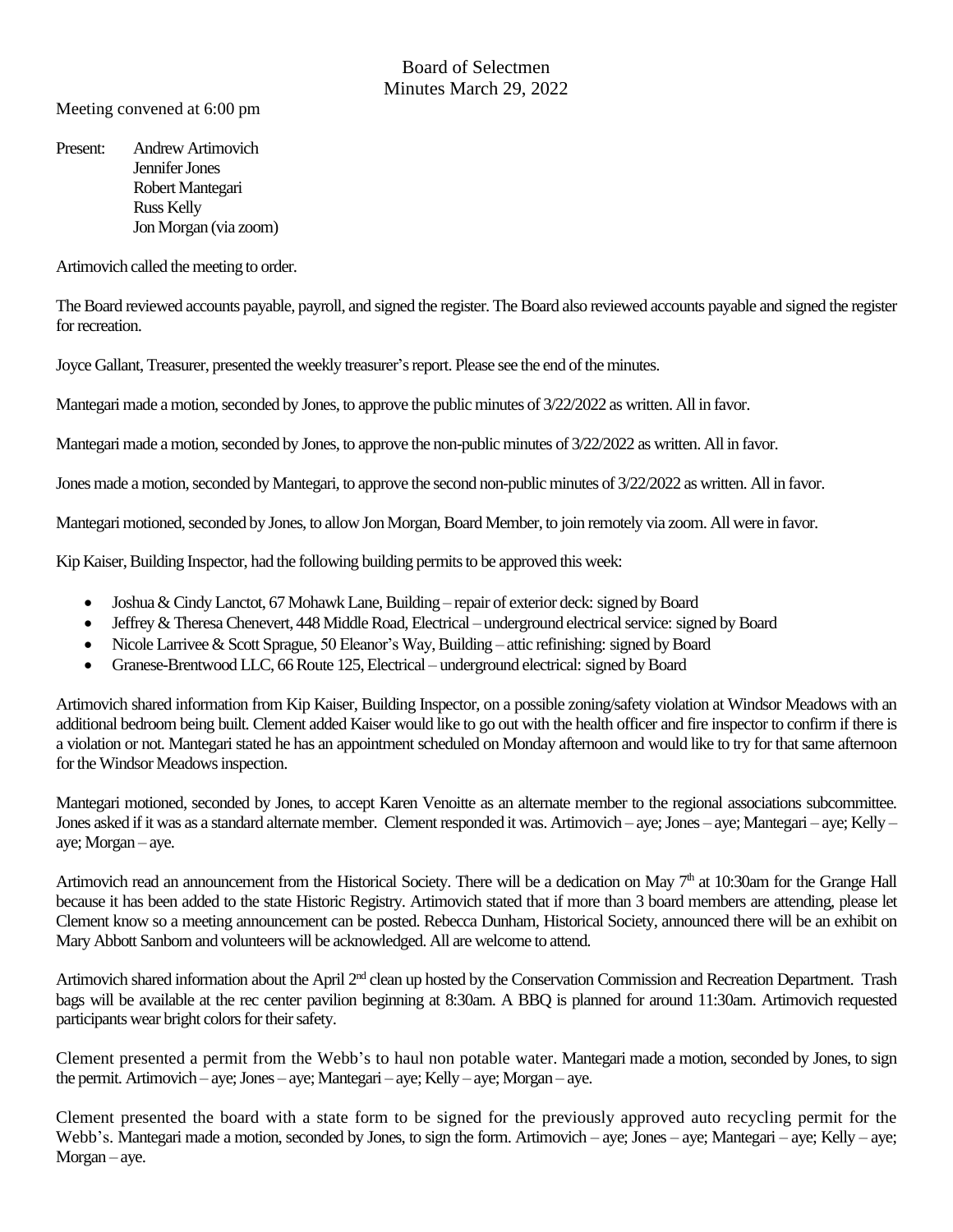## Board of Selectmen Minutes March 29, 2022

Clement presented an Emergency Notification Form for authorized access for E-911. The form removes Ellen Arcieri and adds Chief John Ventura. Mantegari made a motion, seconded by Jones, to accept the change. Artimovich – aye; Jones – aye; Mantegari – aye; Kelly – aye; Morgan – aye.

Clement presented approved Discretionary Preservation Easements forms for 134 Pickpocket Road and 162 Middle Road. Both Discretionary Preservation Easements forms are for ten (10) years. Mantegari asked if it was the current board who voted on those. Clement responded it was the previous board. She went on to explain 134 Pickpocket Road is a renewal and 162 Middle Road is a new preservation. The signing of those forms allows it to be recorded at the registry. Clement went on to explain the owner will maintain the historic character in exchange for a 75% discount in assessment of that building. Jones asked if the term is 10 years for both and if there were any issues with the new board signing for a decision of the previous board. Clement responded the term is 10 years. Artimovich responded there were no issues with the current board signing because the board is currently voting on it. Mantegari made a motion, seconded by Jones, to sign the forms. Artimovich – aye; Jones – aye; Mantegari – aye; Kelly – aye; Morgan – aye.

Clement requested initials on two pages of the grant extension form for the Hazard Mitigation Plan which was previously voted on 2 meetings before tonight.

Clement presented the board with appointment slips for Regan Elliot for a 2-year term and Frank Albert for a 3-year term to the ZBA. Mantegari made a motion, seconded by Jones, to sign the appointment slips. Artimovich – aye; Jones – aye; Mantegari – aye; Kelly – aye; Morgan – aye.

Artimovich asked Kelly for an update on the latest ZBA meeting. Kelly explained Doug Cowie was reappointed as Chair and Ken Christiansen was appointed as the co-chair. Kelly also explained there will be 2-3 training sessions scheduled.

Artimovich explained the contract for Vimeo has expired. Mantegari made a motion, seconded by Jones, to discontinue the use of Vimeo and rely on YouTube for the posting of public meetings. Artimovich – aye; Jones – aye; Mantegari – aye; Kelly – aye; Morgan – aye. Jones asked what the cost savings was on not utilizing Vimeo. Clement responded she believed it was around \$200. Mantegari asked about the videos on Vimeo and if they would be accessible on YouTube. Artimovich responded the videos will not be lost as they are already cross posted on YouTube.

Rebecca Dunham was invited to present on the Regional Associations Recommendations. Dunham requested to wait until next meeting to present.

Wayne Robinson, road agent, was present to request permission to move ahead with paving/hot topping plans once he has spoken with the company. The board agreed he can move ahead, as the warrant was approved, and the money has already been appropriated.

Robinson also spoke to obtain permission from the Board to begin shopping around for new trucks. Mantegari asked how much money is currently in the account. Clement stated there was \$112,000 in the account and an additional \$100,000 was appropriated at Town Meeting. Robinson stated he desired to shop around and see if a deal can be made to possibly purchase more than one truck as there are 2 smaller trucks and 1 bigger truck that needs to be replaced. Mantegari requested Robinson also examine a lease purchase option similar to what was done with the fire department and highway department in the past.

Morgan requested Robinson put up the economic development committee's "Bring it to Brentwood" sign on Route 125 in the next week or so.Robinson explained he had to speak with Chief Bird to be sure the location is suitable.

Robinson spoke on an issue of a driveway culvert on Robinson Street. Morgan asked if this was a new issue. Mantegari responded it was the same culvert previously spoken about, but a new visitation to the issue. The resident approached Robinson at the highway shed on Tuesday. Robinson explained he told the homeowner the culvert was on his property, and it was not the town's responsibility. Robinson went onto explain that due to the frosting this winter, the culvert has been lifted. There is a small amount of water that is not currently flowing through it, and the water remains there. He went onto explain to the board that he explained to the resident that the work would need to be done by the homeowner. Jones asked if the frost heave caused the culvert to rise. Robinson responded yes. Mantegari added the town had addressed an issue in Mohawk Road area that was across the road. He went on to explain the difference with that situation is that it was in the town's right of way and affecting the road. Jones asked if the issue is affecting the town's road or if it just on the property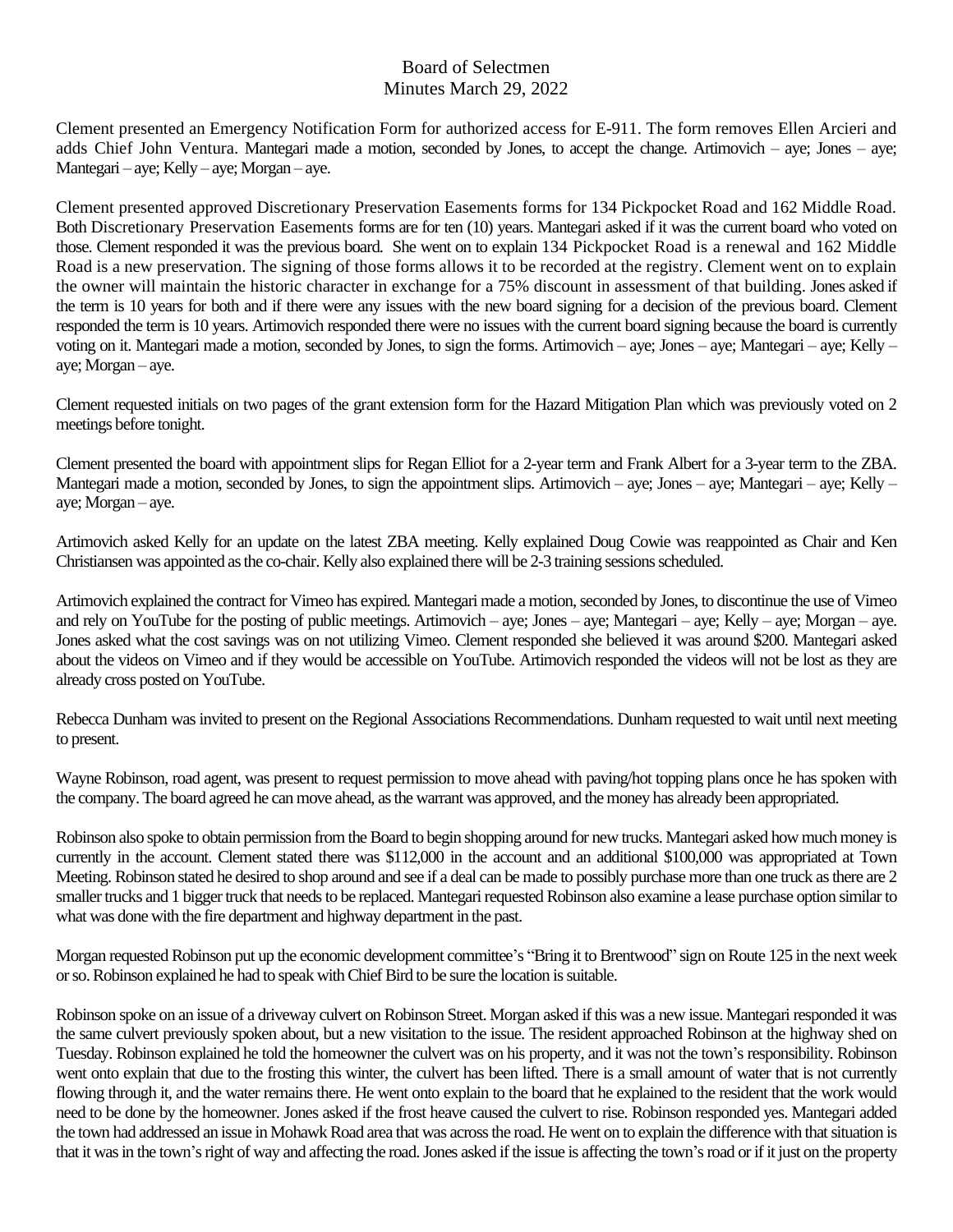# Board of Selectmen

#### Minutes March 29, 2022

of the resident. Robinson replied the culvert is on the homeowner's property. He went onto say the homeowner is claiming it is the ditch line and the water in the ditch that is affecting the culvert on his property. Mantegari asked Clement if it was last year when she checked into this issue. Clement responded there is a state RSA thatsays a culvert is the property owner's responsibility even in the town's right of way unless it directly interferes with the roadway itself. Mantegari mentioned the design was done based on the planning board's stamped engineering plans.Robinson invited the homeowner to approach the select board.

At 6:35pm, Mantegari made a motion to go into nonpublic session per RSA 91-A: 3, II for (c) reputation. The motion was seconded by Jones. Artimovich – aye; Jones – aye; Mantegari – aye; Kelly – aye; Morgan – aye.

At 7:47pm, Mantegari motioned to come out of nonpublic and seal the minutes from the non-public meeting. Jones seconded the motion. Artimovich – aye; Jones – aye; Mantegari – aye; Kelly – aye; Morgan – aye.

Mantegari motioned, seconded by Artimovich, to expend eleven thousand, seven hundred eighty-one dollars (\$11,781) to the Brentwood Newsletter for the purpose of printing, postage, and distribution of eight (8) issues as stated in the warrant article passed at the Town Meeting. Artimovich asked for board discussion before the vote. Mantegari asked for permission from Robin Wrighton and Michelle Siudut to read the memorandum which was sent at 5:10pm on March 29, 2022.

Mantegari read it as follows, "In an ongoing effort to clarify the policies, procedures, and general practices of the Brentwood Newsletter (BNL) requested by selectman Russ Kelly following last week's meeting, we offer the following for your greater understanding.

As a matter of practice, articles, announcements, and public notices contributed to the BNL from individuals and organizations are clearly attributed to the author or source organization. When possible, internet links are provided to further personal research and general knowledge. Information received from individuals and organizations is printed with permission. When considering content from outside sources, we will review credibility, value, and relevance to our community.

The BNL does not develop or curate opinion pieces. Authors may offer their own perspectives on topics that interest or concern them in a factual, relevant, and civil manner. Contributed material intended to express an opinion or point of view will be clearly attributed as such and to the individual author, group, or organization expressing that view. Counter-points are welcome in response or as stand-alone submissions in the following issue. The BNL reserves the right to limit rebuttals to previously submitted opinions to the following issue. The BNL values all opinions and provides a public forum for diverse views; however, submissions previously printed or posted in other public forums may be rejected.

The BNL reserves the right to reject unproductive, non-relevant material, or submissions that personally name other individuals. Authors submitting such material are notified when they do not comply with our integral practices. The BNL strives to respond in a timely fashion to submissionsthat do not meet our minimum guidelines; however, the BNL is not obligated to respond to, nor publish any submissions.

We promptly acknowledge and correct procedural errors made by the BNL. Opinion pieces submitted by individuals are solely those of the writer(s), and as presented, are not intended to reflect the official opinion of the BNL, nor the Town of Brentwood's governing body, and are printed with no intention to malign anyone or anything.

Writers of material submitted, but not published by the BNL, retain the right to publish their submissions in any other public forum or format. By submitting content to the BNL, authors allow the BNL to use that content at their discretion. This includes, but is not limited to: emails, articles, news pieces, announcements, and photographs. Submission rejection does not negate the author's rights to publish elsewhere, nor does rejection by the BNL open their communications to public scrutiny.

Authors may request anonymity for individual submissions. Writers with legitimate concerns must contact the BNL directly to discuss and may be published as "name withheld." Readers should not misconstrue material printed in the BNL from identified organizations as submissions by individuals. Likewise, information from state and local agencies and organizations, public announcements, real estate listings, and other information obtained from public sources will occasionally run for general public knowledge.

The BNL reserves the right to adopt, modify, and implement additional policies, practices, and procedures as needed. Our current mission statement and policies will be updated, published, and available to the reader on our website at BrentwoodNewsletter.org."

Artimovich asked for any other discussion from the board. Jones stated she understood there had been numerous hours of discussion in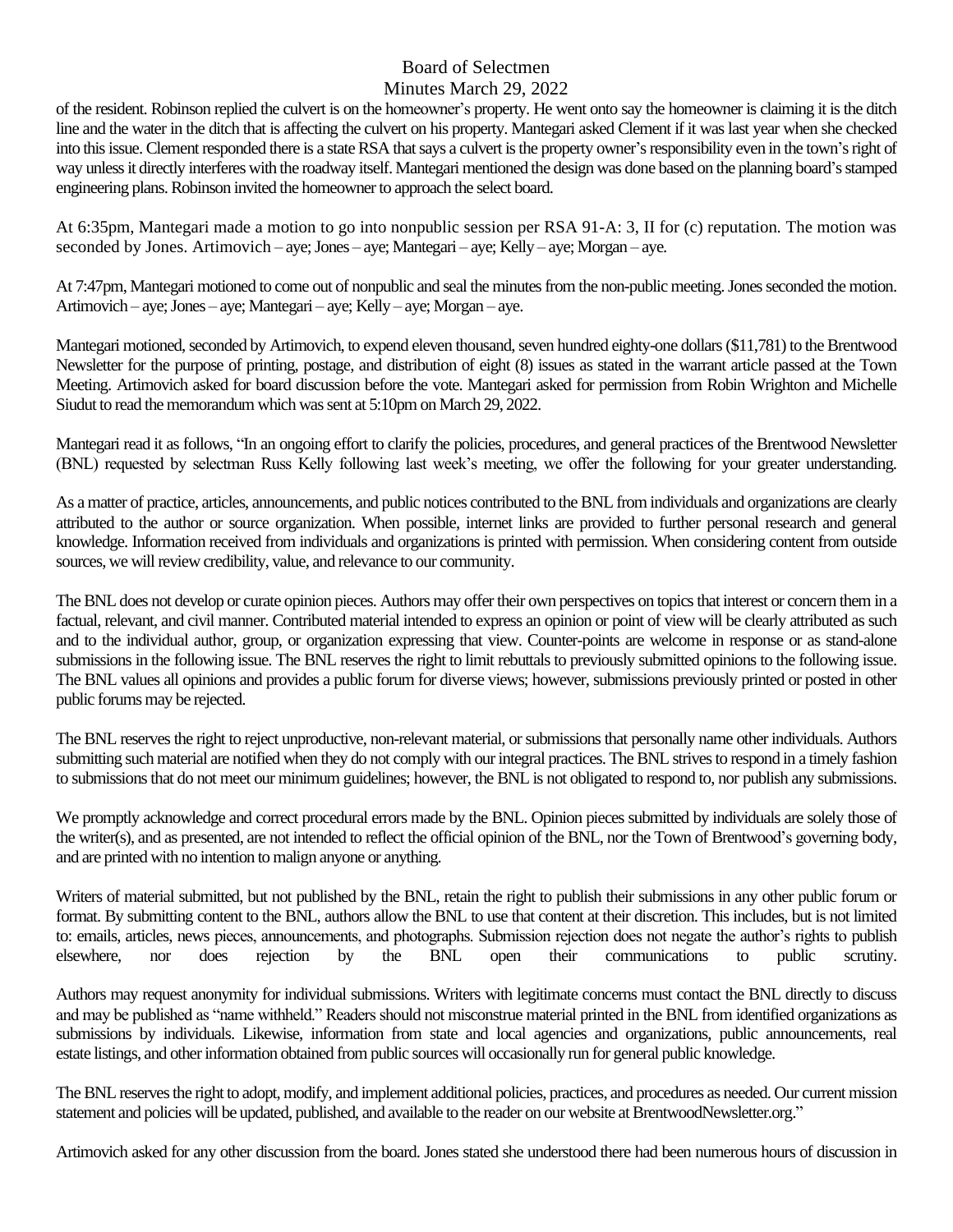# Board of Selectmen

#### Minutes March 29, 2022

recent weeks surrounding an agreement with the newsletter. Jones believes the goal was to reach an agreement of the town's request for accountability, editorial oversight, and openness. She feels the document read by Mantegari had some of the desired items missing from it. Jones stated she does not think it is in the best interest of the town.

Kelly shared his thoughts. He stated he feels the relationship is broken and lacks trust on both sides. Kelly stated lack of trust was only 1 of the 2 major obstacles of reaching a compromise. He went on to say the second being the lack of an agreement or memorandum of understanding. Kelly shared he feels there is a major misunderstanding that the board must vote to fund the newsletter based on the vote at Town Meeting. The legal interpretation, as Kelly understands it, is that the board is not bound by the town meeting vote. Kelly stated he feels there must be a way to move forward, establish accountability, and restore trust.

Artimovich asked for any other discussion. Michelle Siudut, Brentwood Newsletter representative, requested the opportunity to speak prior to the vote. Artimovich allowed for Siudut to address Kelly directly. Siudut asked what aspects he believed had not been met. Kelly responded that he was told he could not publicly discuss it. Artimovich explained there was a request for the negotiations to remain confidential. Siudut responded that she wanted discussions to occur. Morgan offered clarification that Kelly was not obligated to respond to the request of disclosure. Kelly chose to respond.

Referencing the document submitted at 5:10pm on March 29, Kelly stated the language "the BNL is not obligated to respond to" was language previously highlighted. The next piece Kelly expressed concern with was found in the next to last paragraph of that same document – "authors may request anonymity". Kelly stated this was another item specifically discussed. He stated he feels this runs counter to the transparency aspect. Siudut responded that the language was put in there because there was a paragraph once submitted by a resident who saw an on-going issue that was happening in town. She went on to explain, the resident was fearful of retaliation. Kelly expressed he would like to see opinion pieces referred to as opinion and contributable to the author.

Robin Wrighton, newsletter editor, responded there have been Supreme Court cases encouraging anonymity.

Jones offered a comment on anonymity. She stated she respects anonymity. Jones also shared she believes BNL has the right to run the company how they choose much like the town has the right to have a newsletter they feel meets the needs of the town. She went on to state she respects the ability of BLN to self-govern.

Kelly directed a question to Siudut and Wrighton regarding non-response or items that are rejected and why it was not part of the version of the agreement they submitted to the board. Wrighton answered there are responses to submitters. Kelly asked about the 14-day response time that was previously discussed and the reasoning it did not make it into the drafted document presented at 5:10pm on March 29. Mantegari asked Wrighton what happens if a submitter is not happy with her response. He inquired if there was a board they could follow up with and how it would work. Wrighton responded that had not happened, but she would welcome that.

Kelly stated he desires to come to a conclusion where a compromise can be reached. He expressed he appreciated and understood the explanations offered by BNL. Siudut asked Kelly for clarification on something he said in a previous meeting regarding the need for a contract. Kelly offered clarification that he wanted to reach a compromise between a contract and "nothing". Wrighton stated she was told there are no other volunteer organizations that are required to sign contracts. Kelly responded that the newsletter is a unique product and other volunteer organizations are unlikely to share divisive information the same way. Kelly expressed he believes a lot has been learned about running the newsletter and handling controversy.

Artimovich asked Kelly if there was anything specific he desired to see changed before the board votes. Kelly reiterated much of what he had previously stated referring to the language in the document submitted by BNL. Artimovich asked Wrighton if she would be willing to have a deadline to meet publishing abilities.

Wrighton stated the BNL has a subscriber base of 1360 people. She expressed the difficulty of pleasing everyone all the time. She went on to ask how there is justification in not doing what the legislative body told the governing body to do. Kelly responded that a vote has not yet been taken and the board was advised by legal counsel that they are not bound by that vote.

Artimovich stated there was a motion still on the table floor. The motion was presented by Mantegari, seconded by Artimovich, to expend \$11,781 to the Brentwood Newsletter for the purpose of printing, postage, and distribution of eight (8) issues as stated in the warrant article passed at the Town Meeting. Artimovich – aye; Jones – nay; Mantegari – aye; Kelly – aye; Morgan – nay. Motions carries with a 3-2 vote.